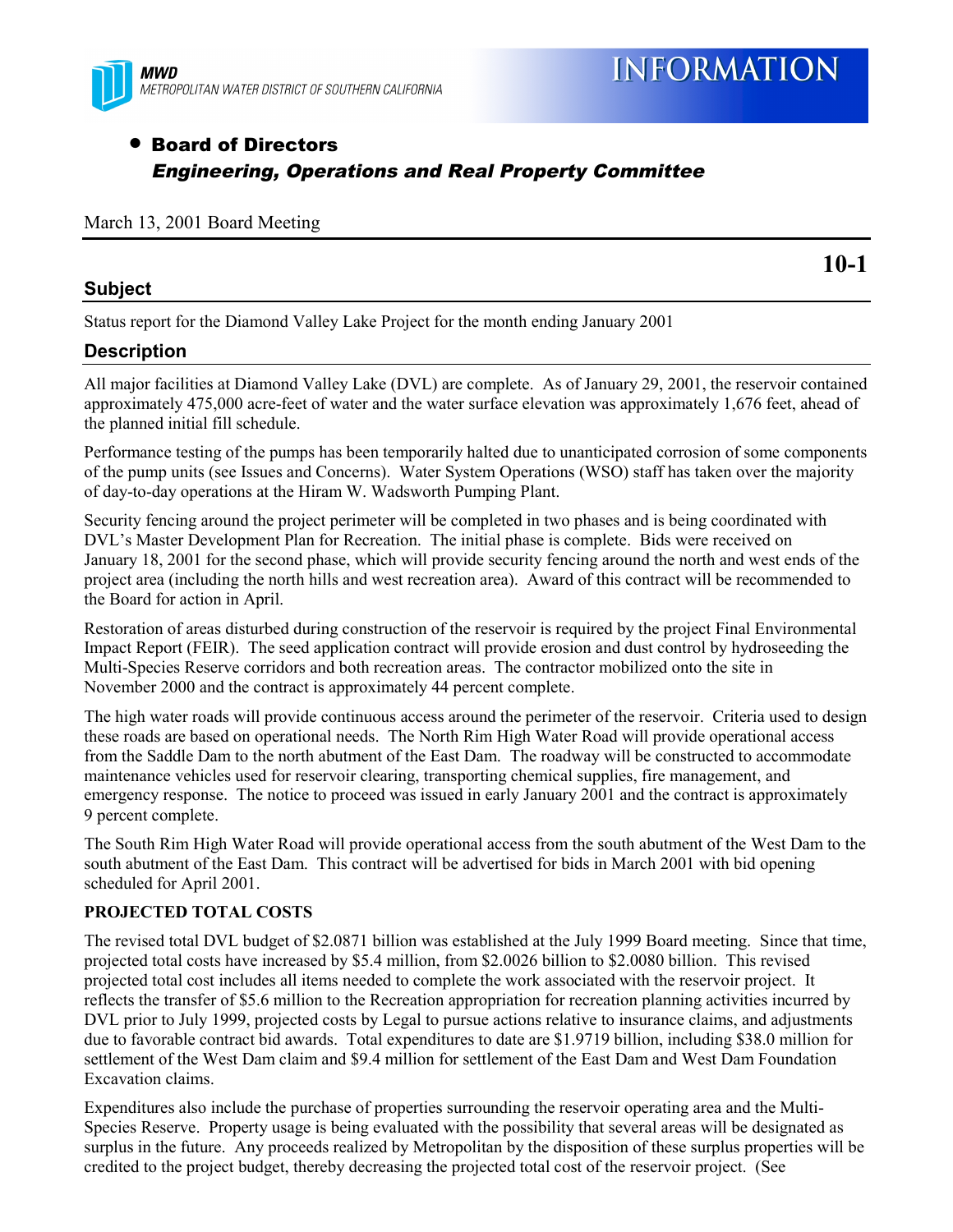**Attachment 1** for a financial summary and project cash flow, and **Attachment 2** for the remaining budget). Financial information presented in this board letter is consistent with financial data (January 31, 2001) reviewed by the Office of the Chief Financial Officer and the DVL Evaluation Team Manager.

| <b>EXPENDITURES</b> (January 2001) include West Dam, East Dam and West Dam<br>Foundation Excavation Claims Settlements & Recreation Consultant Actuals                                                                                                                              |                                                                      | \$1,971.9 million |
|-------------------------------------------------------------------------------------------------------------------------------------------------------------------------------------------------------------------------------------------------------------------------------------|----------------------------------------------------------------------|-------------------|
| <b>WORK IN PROGRESS</b> includes Pump Procurement Contract; Seed Application Contract;<br>North Rim High Water Road Contract; Environmental Documentation; Labor for DVLP<br>Management, Design Staff, Construction Management, & Environmental Support, Project<br>Labor Agreement |                                                                      | \$19.2 million    |
| <b>REMAINING WORK</b><br>Perimeter Fencing (Phase 2) Construction Contract<br>South Rim High Water Road Construction Contract<br>Miscellaneous Completion Contracts<br>Miscellaneous Environmental Activities                                                                       | \$ 0.6 million<br>\$11.0 million<br>\$ 3.5 million<br>\$ 0.8 million |                   |
| Legal<br><b>SUBTOTAL</b>                                                                                                                                                                                                                                                            | \$1.0 million                                                        | \$16.9 million    |
| <b>TOTAL PROJECTED COSTS</b>                                                                                                                                                                                                                                                        |                                                                      | \$2,008.0 million |
| <b>REMAINING BUDGET</b>                                                                                                                                                                                                                                                             |                                                                      | \$79.1 million    |
| <b>TOTAL PROJECT BUDGET</b>                                                                                                                                                                                                                                                         |                                                                      | \$2,087.1 million |

#### **ISSUES AND CONCERNS**

Early in January, during a routine inspection, Metropolitan discovered that the protective coating on the first stage pump bowl of Pump Unit No. 9 had peeled off, leaving bare steel with signs of corrosion. Subsequent inspection of three more pump units revealed corrosion in the identical location. Metropolitan immediately notified the Contractor, Nissho Iwai of America (NIAC), informing them of this issue. NIAC has sent a representative from the coating manufacturer to the site to inspect the damage and determine its cause, and to make recommendations on the repair of the affected areas. The protective coating of the pump units will be repaired, one at a time, over the course of several months. Because corrosion on the pump bowls influences the efficiency of the pumps, performance testing will be temporarily halted until the protective coating is repaired.

## **Policy**

Board Request

## **Fiscal Impact**

Refer to table and attachments.

*Roy L. Wolfe*

2/22/2001 *Date*

*Manager, Corporate Resources*

2/27/2001 *General Manager Date*

**Attachment 1 - Financial Summary/Project Cash Flow Attachment 2 - Remaining Budget**

BLA #746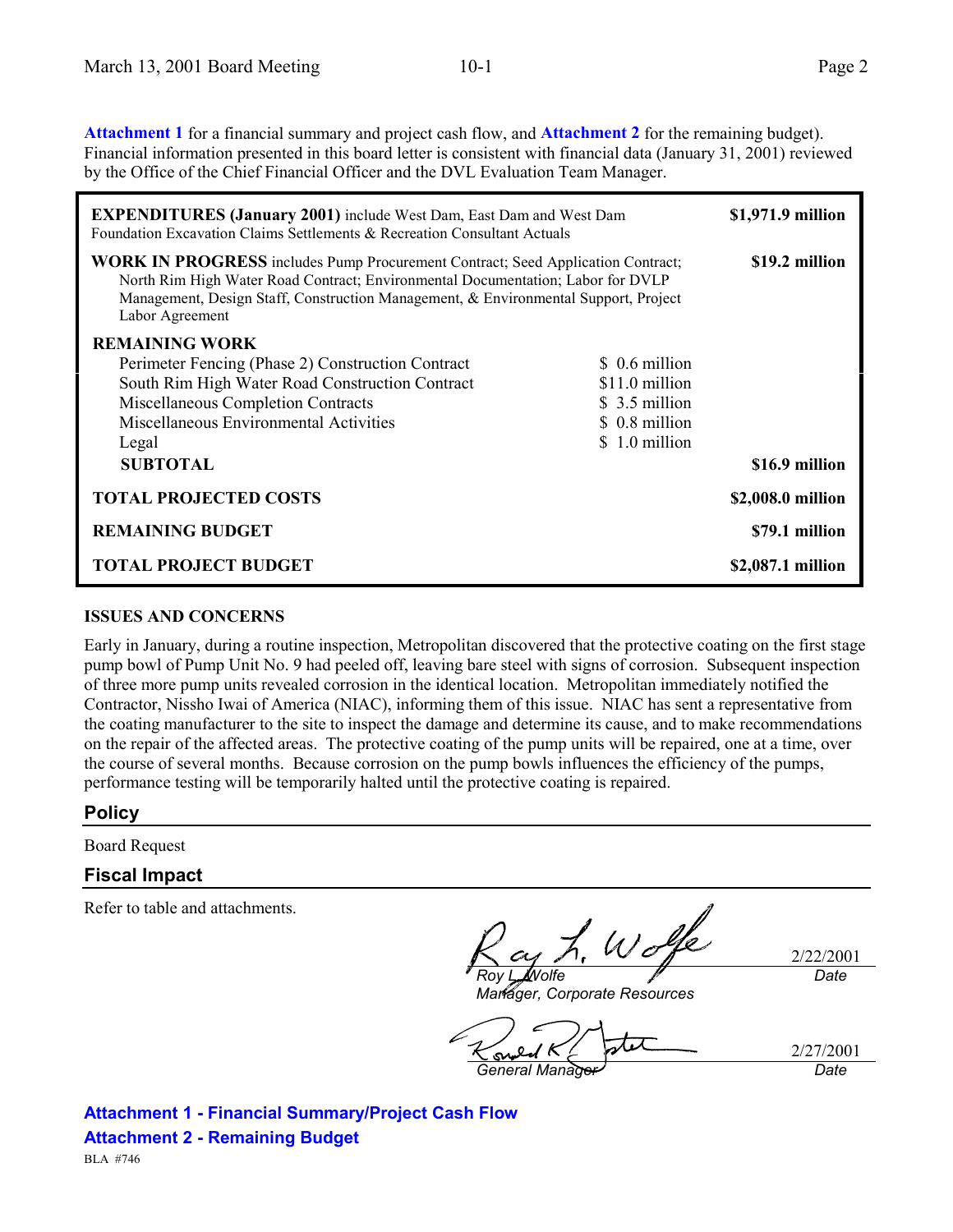

# **Financial Summary**

## **Project Cash Flow**